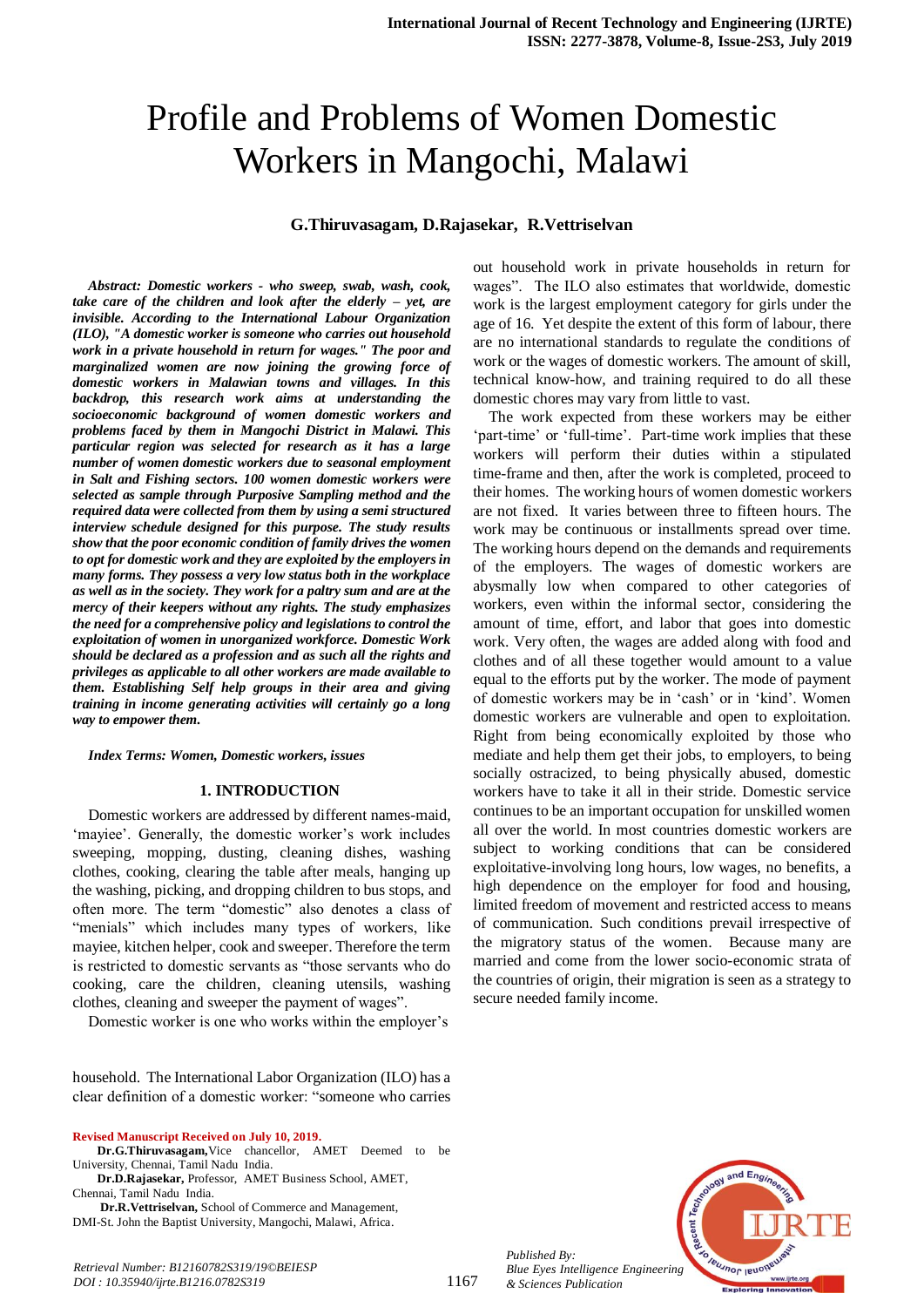## **2. CONDITIONS OF DOMESTIC WOMEN WORKERS IN MALAWI**

• Nearly 90 percent of domestic workers are women, girls or children, ranging from ages 12 to 75 and it is estimated that 25percent are below the age of 14.

The majority of women domestic workers are illiterate.

• In Malawi, the stigma for domestic work is heightened by the tribe system.

• Domestic workers are highly exploited and denied just and humane wages. Domestic workers are paid well below the minimum wage for unskilled and semi-skilled workers.

 Labour laws do not cover domestic workers. They are not recognized as workers; hence do not enjoy legal protection, rights and dignity.

• Domestic workers are victims of suspicion. If anything is missing in the house, they are the first to be accused with threats, physical violence, police conviction and even dismissal.

Some researchers found that 95 percent of Malawian women are domestic workers, who are believed to number more than 100 thousand though no hard and reliable estimates are available in Mangochi. As in the rest of Malawi vast informal sector, these workers have to cope with job insecurity, a high vulnerability to ill-health, low wages and exploitation (including sexual) in the workplace. New features of domestic work have worsened conditions in the sector. Increasingly, young girls from tribal areas are being brought to cities by placement agencies that not only financially exploit them but place them in homes where they find themselves extremely vulnerable in alien conditions.

Several sociologists have conducted studies on the issue of migration. Migration is intrinsically correlated with the issue of women domestic workers migrating to places outside their homes in order to make a living. The study on 'Women and Seasonal Labour Migration in Rural', conducted by Sardamoni, Rensji, and Menon (1990), reflects the sexual and economic exploitation, lack of childcare and education, and increase in workload as part of the enormous economic and socio psychological costs of migration. Nayak (1984) in his study on women domestic workers found that only 27 percent employed women were paid salary. The socio-economic conditions of these workers indicate their helplessness. Most of the families of the women had incurred heavy debts. Accordingly, alcohol abuse and domestic violence were the common practices in many families. Miranda and Mahadevan(1988) on socio-economic and health conditions of women. The major findings of study show that more than 50 percent of the employed women were part time domestic workers and most of them were employed in more than two houses, stomach ailments menstrual problems, anemia and general weakness were the women problems reported by the women domestic servants

## **3. STATEMENT OF THE PROBLEM**

In Malawi, a large majority of domestic workers are women. Work implies that these workers will perform their duties within a stipulated time-frame and then, after the work is completed, proceed for their homes. So, this study to explore why women involved in domestic work in Malawi, focusing specifically on factors that influence

decision-making at the household level. This Study also looks beyond poverty to explore the range of social and cultural factors in household decision-making about domestic working women, and attempts to trace their working conditions, family adjustment, migratory status of women domestic workers, family indebtedness, reasons for joining as domestic worker, type of work undertaken by women domestic workers, employer-employee relationships, problems at work place, reasons for job dissatisfaction and expectations of domestic workers in continuity of job. Based on these, the study had obtained the following objectives:

## **4. OBJECTIVES**

 To examines the socio-economic background of women domestic workers

• To highlights the work life pattern and problems that women domestic worker's experience at work place

# **5. METHODS AND ANALYSIS RESULTS**

The data for the paper is drawn from a larger study on the status of women domestic workers in Mangochi region in Malawi. A descriptive design has been made to analyze the above said objectives. Women domestic workers in the age group 20-60+ years who work within the household were chosen as respondents. Of the 300 respondents selected through purposive sampling method and semi-structured interview schedule was designed to collect information purpose. The collected data were analyzed with the help of simple statistical tools.

| <b>Age Vs Monthly Income</b>                             |                |    |                               |              |       |  |  |  |
|----------------------------------------------------------|----------------|----|-------------------------------|--------------|-------|--|--|--|
| age                                                      | monthly income |    |                               |              |       |  |  |  |
|                                                          | below<br>30K   | 0K | 30K-6 60K-9<br>0 <sup>K</sup> | above<br>90K | Total |  |  |  |
| $20 - 30$<br>$30-40$<br>$40 - 50$<br>$50-60$<br>Above 60 | 0              | 3  | 33                            | 6            | 42    |  |  |  |
|                                                          | $\theta$       | 18 | 57                            | 9            | 84    |  |  |  |
|                                                          | 9              | 21 | 51                            | 33           | 38    |  |  |  |
|                                                          | 18             | 12 | 0                             | 6            | 36    |  |  |  |
|                                                          | 3              | 12 | 3                             | 6            | 24    |  |  |  |
| Total                                                    | 30             | 66 | 144                           | 60           | 300   |  |  |  |

From the above table shows that majority (38percent) of the respondents belongs to the age group of 40-50years in which 17per cent of them earns the income group category of 60000-90000 Malawian Kwacha the rest of them comes under the income group of more than 90000, 30000-60000 Kwacha and less than 30000 respectively. This table shows that the majority of the income category groups are middle of the experience in the domestic work. Furthermore, this age group containing the widows, separated from their family and

they crossed their reproductive age. Since, they are married, they could look after the domestic work well and hence they would have been preferred by their employer's. Unfortunately widowed women, who had lost their life partner as well as the earning head of the family, did not have



*Published By: Blue Eyes Intelligence Engineering & Sciences Publication*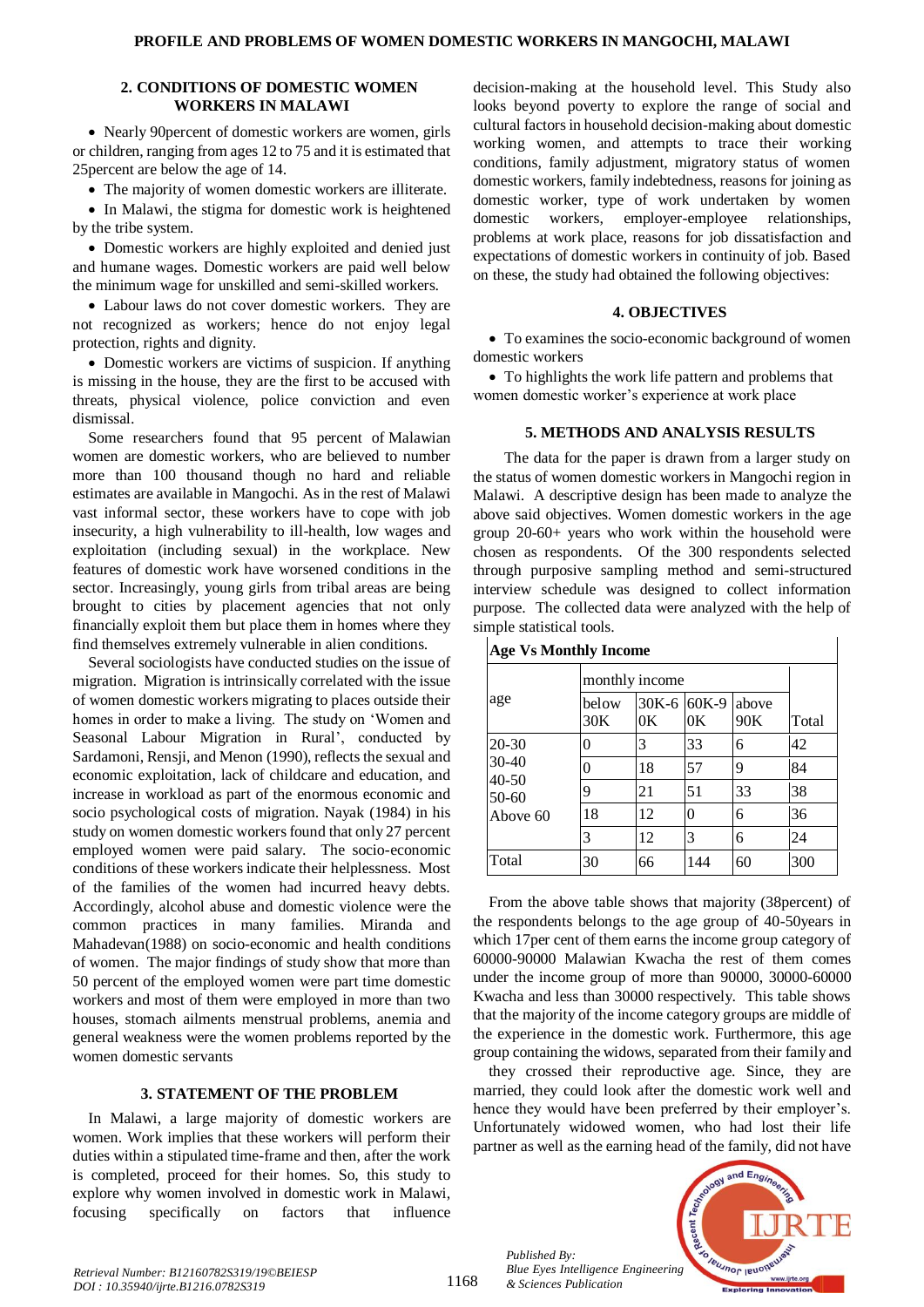any alternative but to join the work force as domestic worker. At the maximum they are getting around \$90USD and minimum \$20USD as a monthly salary to survive their life.

| education Vs monthly Income    |                |       |       |                     |       |  |  |  |  |
|--------------------------------|----------------|-------|-------|---------------------|-------|--|--|--|--|
|                                | Monthly Income |       |       |                     |       |  |  |  |  |
| Education                      | belo<br>w      | $-20$ | $-30$ | $10K$ 20K abov<br>e |       |  |  |  |  |
|                                | 10K            | к     | к     | 30K                 | Total |  |  |  |  |
| <b>Illiterate</b>              | 3              | 21    | 3     | 9                   | 36    |  |  |  |  |
| can sign only<br>can read only | 12             | 3     | 21    | 18                  | 54    |  |  |  |  |
| primary                        | 3              | 18    | 21    | 18                  | 60    |  |  |  |  |
| secondary                      | 12             | 21    | 60    | 12                  | 105   |  |  |  |  |
|                                | 0              | 3     | 39    | 3                   | 45    |  |  |  |  |
| Total                          | 30             | 66    | 144   | 60                  | 300   |  |  |  |  |

## **6. FINDINGS**

Since the study area, Mangochi has been dominated by Muslim families except a few, the majority of women domestic workers belong to Muslim families. Among all, the number of them belongs to the age group between 40-50 years and the age group of the women respondents more than 70 percent fall between 20-50 years. This clearly indicates that the practice of domestic work is more common among women in the age group up to 50 years. From the analysis of native place of the respondents, it is clear that more than half (61percent) of the women domestic workers hail from rural areas. It indicates the fact that most of the women domestic workers are of Backward tribes who are all speaking chichewa and it reflects the low social position that the domestic work is accorded traditionally. In other words, the occupation and tribal status appears to be closely interrelated. An in-depth inquiry reveals that upper tribal families prefer only domestic servants of their own or similar status for various reasons.

Surprisingly, more than 70 percent of the women domestic workers were married and another group of about 18 percent is either a widow, divorced or separated who lived without their spouses. This clearly shows that the majority of married women were found in the domestic work and they have to shoulder the dual responsibilities of taking care of both their masters as well as their own families. Since, they are married, they could look after the domestic work well and hence they would have been preferred by their employer's. Unfortunately widowed women, who had lost their life partner as well as the earning head of the family, did not have any alternative but to join the work force as a domestic worker.

Accordingly, unmarried women domestic workers living with their parents were being forced by the family poverty, thus it shows that the economic necessity and compulsion by the family either due to loss of the earning of the husband, or unemployment and underemployment of husband is the dominant reason for women to choose domestic work. In considering the educational qualification of the respondents, exactly half (50 percent) of the respondents were either illiterate or having only functional knowledge. This educational level suggests that majority of rural respondents have low counterparts in the urban areas. More than half (62 percent) of the women domestic workers have migrated to the area of study due to marriage, for getting job and for husband's service. This is because of the increasing dependency in the nuclear families and thereby this economic compulsion is a reason for women thinks to work. The overall educational background of the respondents and their husbands indicate their poor social status and reasons of holding low paid jobs.

More than half of the respondent's household size consists of 4-8 members. About nearly half of the women domestic worker's household size is less than 6 members. The trend of being away from small family norms and practices of keeping large family size in the respondent's families indicates the family economic pressure which has forced them to undertake this job. The economic conditions of women domestic workers further shows that more than half (58 percent) of them do not have their own house to live in. Hence, they have to depend on rented houses which were indeed a difficult task in their small earning. Further, it is found that whatever type of houses they have occupied, in about 62 percent respondents houses, there is just one room where they have to carry on all the activities with both adult and young members of the family, the over-crowded living style, no doubt, would increase the possibility of developing the behavior such as smoking and drinking among the young children.

The family monthly income of the women domestic workers shows that 46 percent of the family's monthly income comes only up to 30000- 50000 Kwacha, whereas the rest of the family income goes below 30000 Kwacha in these days, it is really difficult to meet the overall economic demand of the family. Because of this, they are further forced to take depth either by the money lender or employers or the relatives. Responses obtained show that as high as 41 percent of the respondents are indebted and another 59 percent of them are free from it. By and large said, when they fail to meet family necessity of different kinds, it forces them to go on borrowing loan. More than three-fifth of women domestic workers have accepted that family poverty and bad behavior of their husband have been the main factors in undertaking the present work. Another important factor for their backwardness and low economy shows that about half of the respondent's husbands are drunkards and others were chain smokers. So far as the treatment of employers of the domestic workers is concerned, nearly half, that is, 47 percent of the domestic workers have reported that they get verbal abuse from their employers and rest observed normal treatment. Similarly, on being late or absent to job, 70 percent of the women domestic workers treated badly while being late and rest experienced normal treatment by their employers. This shows comparatively that on being late, employers take it more seriously than being absent. This may be mainly due to the fact that because of this, the problem in managing time and whole days' work gets disturbed out of it.



*Published By:*

*& Sciences Publication*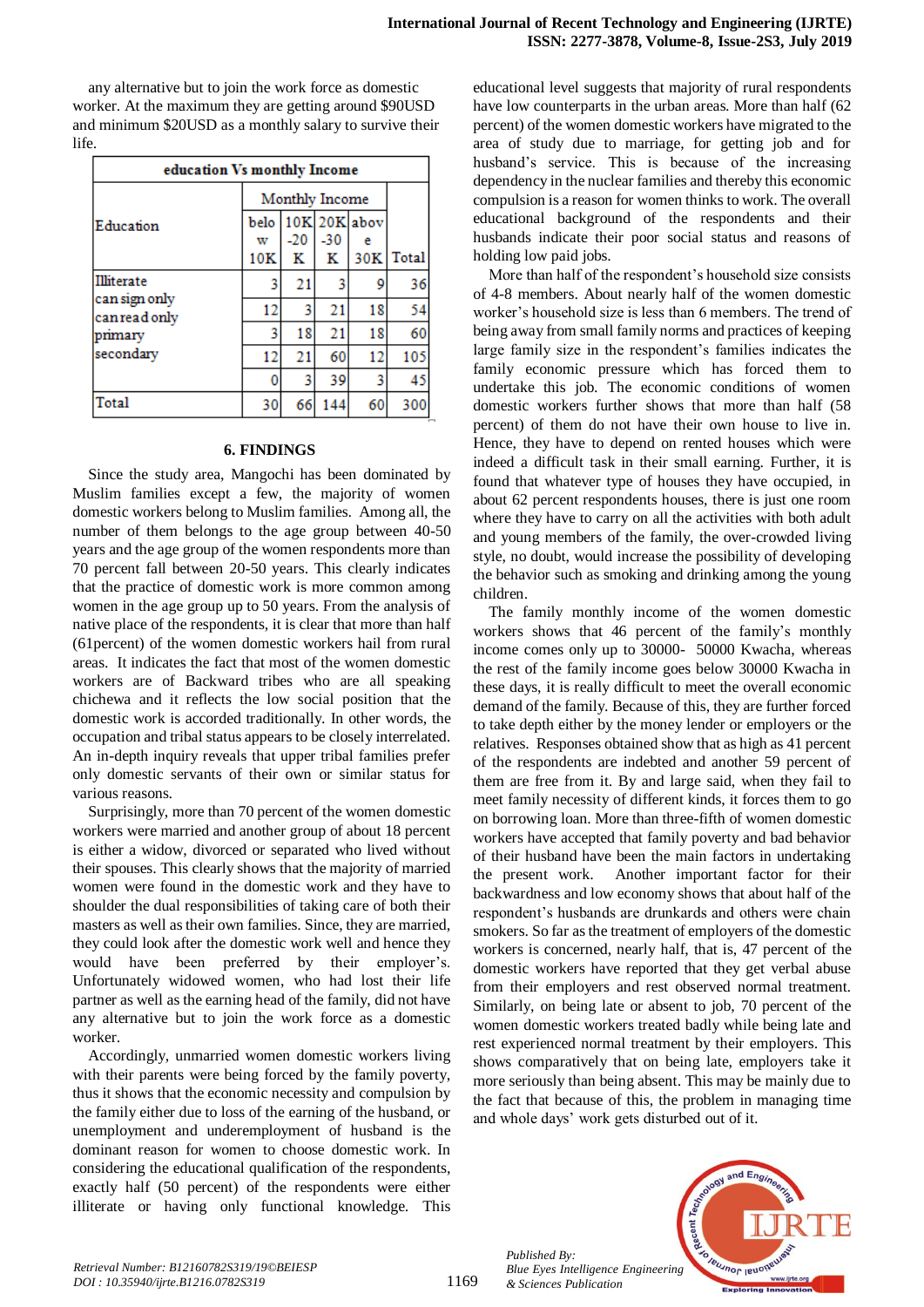## **PROFILE AND PROBLEMS OF WOMEN DOMESTIC WORKERS IN MANGOCHI, MALAWI**

#### *Suggestions*

• The study emphasizes the need for a comprehensive policy and legislations to control the exploitation of this unorganized workforce.

 Domestic work should be declared as a profession and as such all the rights and privileges as applicable to all other workers should be made available to them.

• Income-generation opportunities should be provided in order to bring them out from the vicious circle of poverty.

 Establishing self-help groups in their area and giving training in income generating activities will certainly go a long way to empower them.

 Unlike workers, working in the organized sector and enjoying better conditions of work, the women domestic workers in the area of study are far behind from it they get neither satisfactory wage nor job security.

Government and non-government should collaboratively for the awareness programmer among women domestic workers, especially widows and divorcees about the welfare schemes.

## **7. CONCLUSION**

The important reason behind women workers being late for the job are the illness, work fatigue, young child care responsibility, arrival of guests, and bad weather, etc., During the health illness or nonappearance they send their substitute, especially their children or co-workers. Nearly half of the domestic women do not send their substitutes, whereas the rest of them sends other domestic worker or other family members as their substitute. It means those workers, who have made this kind of adjustment with other domestic workers and do not wish to get their salary deducted, thus send their substitute. The important reasons for worker`s dissatisfaction are low wage, heavy workload, bad treatment by their employer and long distance between the workplace and their homes however, 35 percent of them are dissatisfied with present job mainly due to the low wage and bad treatment by their employer. Hence, this study opens the new avenues to the future researchers to conduct more studies in this field to profile the issues and challenges faced by the women in the entire sector including an organized employment market too.

#### **REFERENCES**

- 1. Alphonse .M and Upadhaya.M.,(1988), *"Socio-Economic survey of families in Trank Bund Road slum*", Loyola Institute of Development Services, Madras, 1988.
- 2. Gracious Thomas,(1992), *"Status of Female Domestic workers"*, social welfare, Vol XXXIX, No.2 May, pp. 13-14.
- 3. Nayak,V.T.,(1984) *"Women Domestic workers in South India"*. Social Action Delhi, VP.34, No.4.
- 4. *"Protection for domestic workers*", Economic and Political Weekly, Feb 14 2009 volume XLIV No 7.
- 5. Rajendran, P. (2018). The manuscript of employee's performance management system. *Journal of Engineering and Applied Sciences, 13*(Specialissue10), 8114-8115.
- 6. Rengamani, J. (2019). Motivating factors of mechanical engineers in the automobile companies in Chennai – An empirical study. International Journal of Mechanical Engineering and Technology. 735-744.
- 7. Sardamoni, Rensji, and Menon,(1990) *"Seasonal Labour Migration in Rural India"* unpublished report.
- 8. Selvaraj, A. M., & Rengamani, J. (2018). A study on the role of human resource information system in human resource planning in india. *International Journal of Mechanical Engineering and Technology, 9*(8), 377-385.
- 9. Singh. A.N.(2001), *"Women Dosmtic Workers – Socio-Economic Life",* New Delhi-Shipra Publications.
- 10. Srinivasan, R., Divyaranjani, R., Rajasekar, D, The degree of improvement in the workforce after the preliminary training period in civil construction project sector with reference to Chennai city. 2017 International Journal of Civil Engineering and Technology, 8(6), pp. 53-66
- 11. Vettriselvan R., Ruben Anto., & Jesu Rajan FSA (2018), Rural lighting for energy conservations and sustainable development, International Journal of Mechanical Engineering and Technology, 9(7):604-611.
- 12. Vettriselvan R., Sathya M., & Velmurugan T. (2018), Social Inclusion at Indian Small and Medium Mechanical Engineering Enterprises, International Journal of Mechanical Engineering and Technology, 9(8): 749–757.
- 13. Vettriselvan R., & Ruben Anto., (2018) Pathetic Health Status and Working Condition of Zambian Women, *Indian Journal of Public Health Research & Development,* 9(9):259-264.
- 14. Vettriselvan R., Jesu Rajan FSA & Arunkumar N., (2018), Child Labour in Unorganized Mechanical Engineering Industries of Tamil Nadu: A Situational Analysis, International Journal of Mechanical Engineering and Technology, 9(10), pp. 809–819.
- 15. Vinita Singh.,(2007), "*Women Domestic Workers Within Households"*., New Delhi: Rawat Publications, pp.15-18.

## **9. AUTHORS PROFILE**

**Col.Dr.G.Thiruvasagam** brings with him his dynamic



experience of four and half decades, his keen sense of justice and his generous spirit of fraternity all of which served him well in a career spanning 44 years as Professor of Commerce and Management,

Principal and Member of the Syndicate of Madurai Kamaraj University. Nominated as Vice Chancellor of two eminent universities in Tamil Nadu namely Bharathiar University, Coimbatore and University of Madras. Presently, serving as the Vice-Chancellor of Academy of Maritime Education and Training (AMET) deemed to be University, Chennai, since 2012. He has authored 12 textbooks and around 51 publications published in National and International Journals. He is serving as a Member in various committees like Planning and Academic Committees, UGC, NAAC and Tamil Nadu State Council for Higher Education. He was invited to serve on the Central Advisory Board of Education (CABE), for making recommendations to the MHRD on all aspects of Higher Education. That 60 MoUs have been signed with major industries and leading universities of the world. He had held several notable positions and received awards including the National Award for Social Service from the then President of India, Dr.A.P.J. Abdul Kalam.



*Retrieval Number: B12160782S319/19©BEIESP DOI : 10.35940/ijrte.B1216.0782S319*

*Published By:*

*& Sciences Publication*